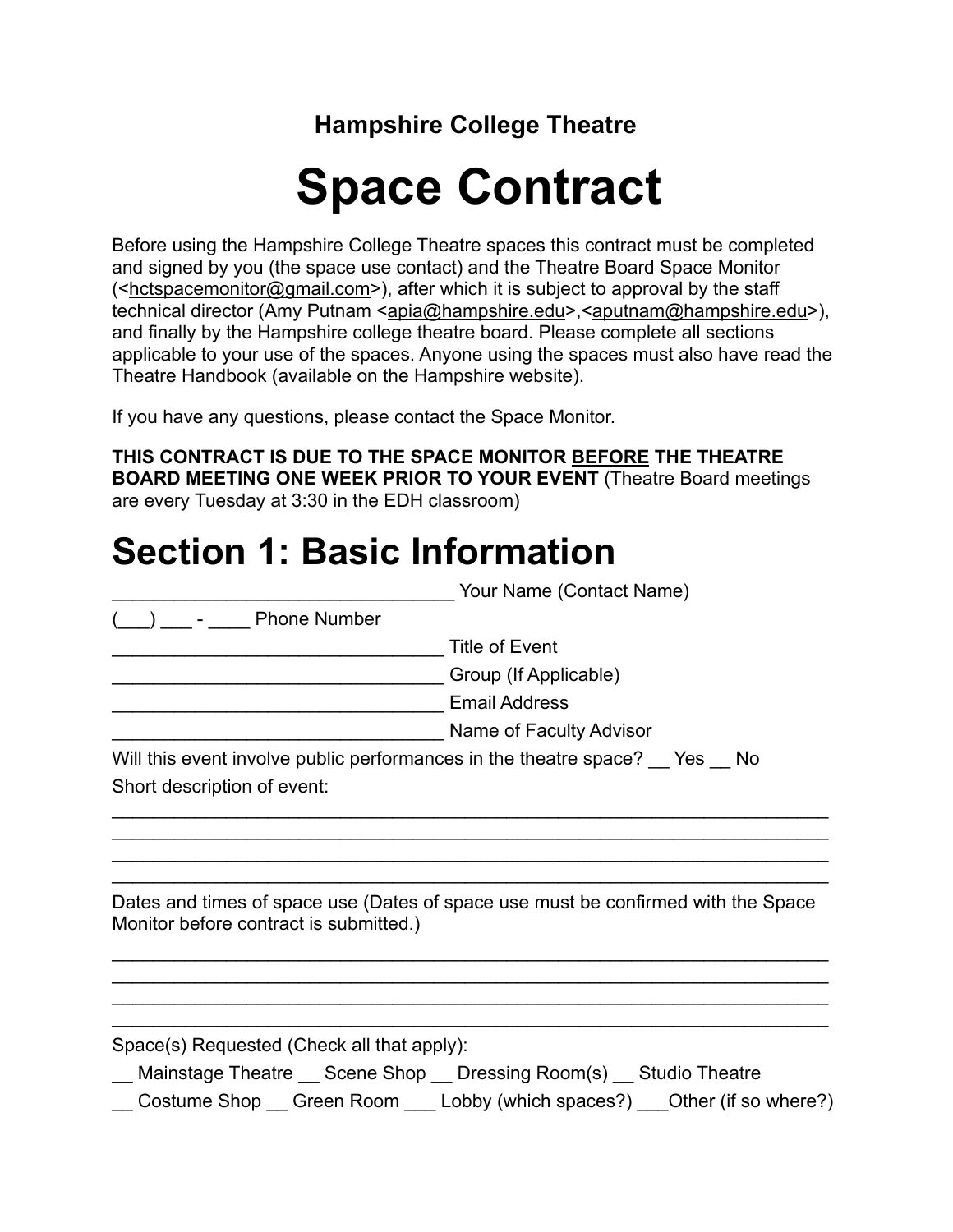### **Section 2: Other Requests**

Confirmed use of theatre space(s) DOES NOT imply access to any equipment, props, tools, costumes, or technical assistance, nor access to funding from Theatre Board. For information regarding access to any of the above, please contact the appropriate member of theatre board or theatre staff. The current members of theatre board are listed on the bulletin board outside of the main entrance of EDH.

 ● Props and Costumes: Theatre Board Properties Monitor <hctpropsmonitor@gmail.com>

● Equipment/technical assistance (Lighting, Sound, Video, etc) and Tools: Amy Putnam, Staff Technical Director <apia@hampshire.edu>

 ● Funding from Theatre Board: Theatre Board Budget Coordinator <hctbudget@gmail.com>

Please list any funding or other equipment you intend to request from the theatre, and how you will go about requesting those items:

\_\_\_\_\_\_\_\_\_\_\_\_\_\_\_\_\_\_\_\_\_\_\_\_\_\_\_\_\_\_\_\_\_\_\_\_\_\_\_\_\_\_\_\_\_\_\_\_\_\_\_\_\_\_\_\_\_\_\_\_\_\_\_\_\_\_\_\_\_ \_\_\_\_\_\_\_\_\_\_\_\_\_\_\_\_\_\_\_\_\_\_\_\_\_\_\_\_\_\_\_\_\_\_\_\_\_\_\_\_\_\_\_\_\_\_\_\_\_\_\_\_\_\_\_\_\_\_\_\_\_\_\_\_\_\_\_\_\_ \_\_\_\_\_\_\_\_\_\_\_\_\_\_\_\_\_\_\_\_\_\_\_\_\_\_\_\_\_\_\_\_\_\_\_\_\_\_\_\_\_\_\_\_\_\_\_\_\_\_\_\_\_\_\_\_\_\_\_\_\_\_\_\_\_\_\_\_\_ \_\_\_\_\_\_\_\_\_\_\_\_\_\_\_\_\_\_\_\_\_\_\_\_\_\_\_\_\_\_\_\_\_\_\_\_\_\_\_\_\_\_\_\_\_\_\_\_\_\_\_\_\_\_\_\_\_\_\_\_\_\_\_\_\_\_\_\_\_ \_\_\_\_\_\_\_\_\_\_\_\_\_\_\_\_\_\_\_\_\_\_\_\_\_\_\_\_\_\_\_\_\_\_\_\_\_\_\_\_\_\_\_\_\_\_\_\_\_\_\_\_\_\_\_\_\_\_\_\_\_\_\_\_\_\_\_\_\_ \_\_\_\_\_\_\_\_\_\_\_\_\_\_\_\_\_\_\_\_\_\_\_\_\_\_\_\_\_\_\_\_\_\_\_\_\_\_\_\_\_\_\_\_\_\_\_\_\_\_\_\_\_\_\_\_\_\_\_\_\_\_\_\_\_\_\_\_\_ \_\_\_\_\_\_\_\_\_\_\_\_\_\_\_\_\_\_\_\_\_\_\_\_\_\_\_\_\_\_\_\_\_\_\_\_\_\_\_\_\_\_\_\_\_\_\_\_\_\_\_\_\_\_\_\_\_\_\_\_\_\_\_\_\_\_\_\_\_

\*If further items are requested after this form is submitted, please email the space monitor so they are made aware of any changes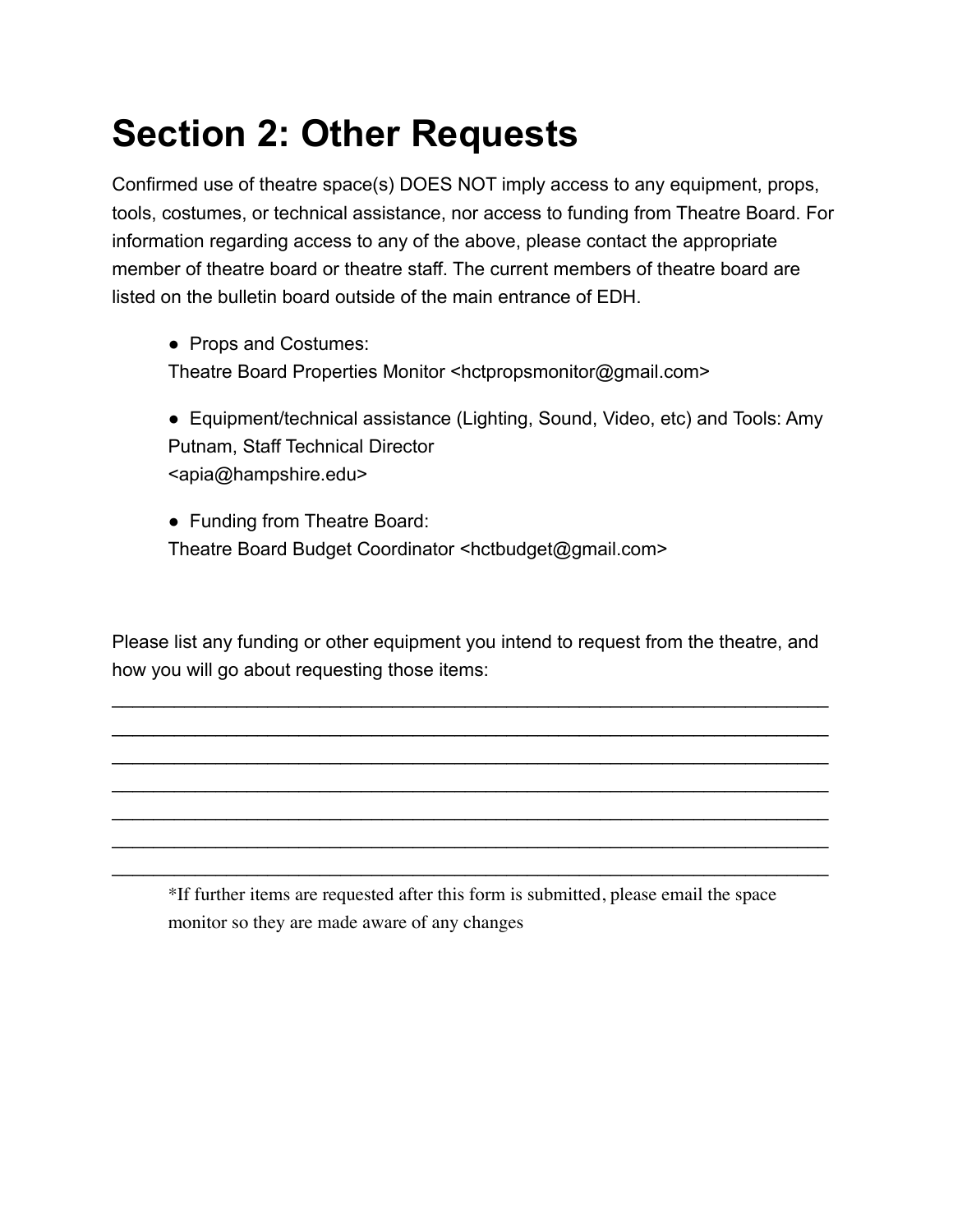### **Section 3: Space Policies and Rules EDH THEATER SPACE USE POLICY**

Slotted Shows will always have ultimate priority on either the MainStage or the Studio space during their production time, depending on which they are slotted for. Slotted shows may apply to use the other space, but are subject to the standard space contract process for that space. During the slotted season the alternate space may be reserved by other shows. However during tech week (and only during tech week),The slotted show can evict reserved users, if they need the space.

Classes that use the theatre space have first priority on the alternate theatre space during their class time.

#### AT OTHER TIMES:

Any member of the community can reserve the theatre space from the Theatre Board space monitor with at least one week's notice. The contract is due to the space monitor before the theatre board meeting one week prior to the event (Theatre Board meetings are every Tuesday at 3:30 in the EDH classroom)

Their name will then appear on the sign-up schedule posted on the theatre door for the time that they requested.

If you happen to notice that the theatre space is empty and no-one has signed up for that time, you may add your name and use the space FOR A TWO HOUR OR FEWER TIME PERIOD, knowing that a reserved user may evict you at any time.

You may only use the space in this way for up to two hours, three days a week. If you need the space for longer than two hours or more than three days in one week you should contact the Theatre Board Space monitor a week in advance.

The theatre spaces will be locked each evening. If you want to be in the space after hours, you must reserve through the Theatre Board Space monitor a week in advance.

There are 2 keys for the theatre space available for the use of Theatre Div III students. These keys may be picked up from Amy Putnam's office between 1pm and 4:30pm and must be returned by noon the following day. If there is any abuse of this policy, it will be immediately cancelled.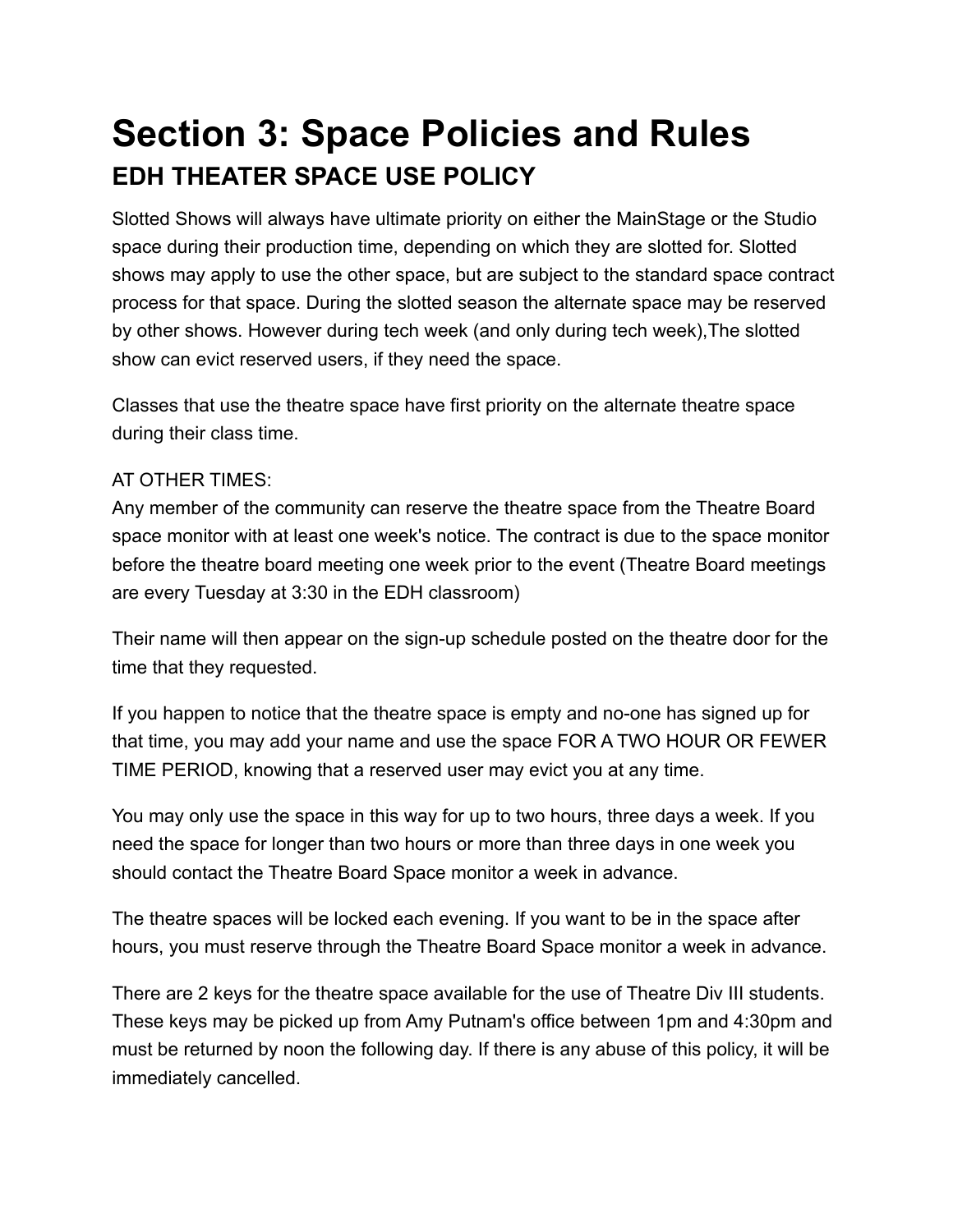A list of the Theatre Div III students will be given to public safety, so that they will not be evicted from the space after hours.

Slotted Show Technical Directors should turn in a space request calendar to the Theatre Board space monitor by the second production meeting.

Both Theatre spaces will be dark (unused) 1/2 hour before all show calls. The alternate space may not be used during a show call.

Use of the scene shop must be reserved through Amy Putnam (Staff Technical Director)

Use of the EDH Lobby for performances must be made through Amy Putnam, but should be cleared through the space monitor as well.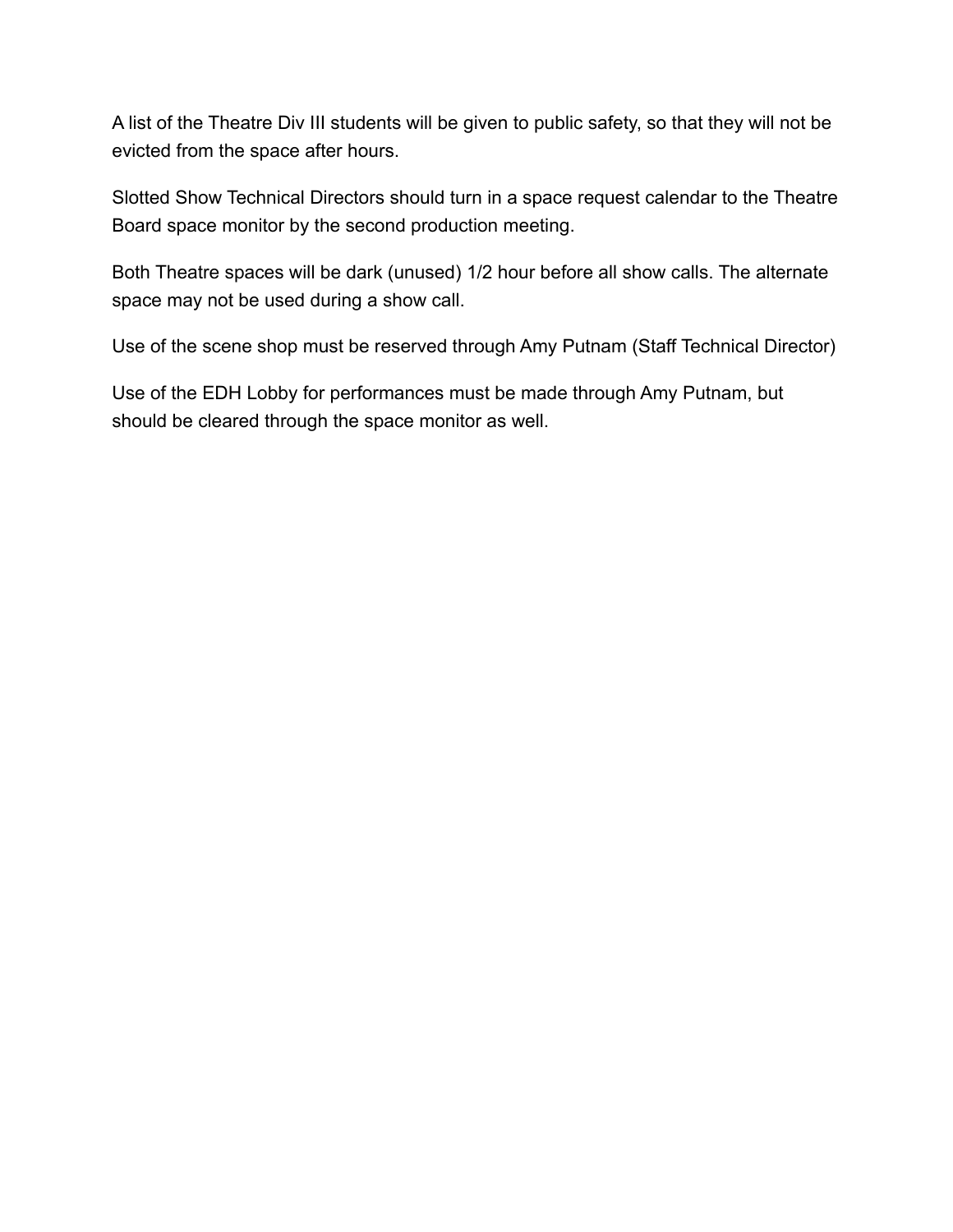#### **RULES OF THE SPACE**

You may NOT use the lobby furniture.

You must leave the space as clean if not cleaner than when you found it – this means returning chairs to the storage racks.

You must remove all of your garbage. There is no one here to clean up after you. Please respect the others using the space.

The lights are located to the right of the main entrance in the Main Stage. The lights are located to the right and left of the main entrance in the Studio.

Unless you have reserved the space through the space monitor, and signed a Space Use Contract you may NOT:

- use any of the rolling platforms
- use any of the lighting equipment use any of the sound equipment move the grid
- hang any curtains

You may use the cubes provided in the rehearsal space, but you must return them to their storage locations when you are finished.

Please do not stand on the chairs – It causes them to break.

You must vacate the space immediately if someone who has reserved the space asks to use it.

The current slotted show may ask you to leave the space if they need to use it.

You may not use the space for  $1/2$  hr before or after a class.

You may not use the scene shop or anything that is in the scene shop.

Please remember to turn out the lights when you leave. Except the one marked "ghost light". In the scene shop, please leave the light outside the TDs office on.

You may not use the dressing rooms, or anything stored in them, unless you have reserved them with the Space Monitor.

Everyone MUST wear SOLED SHOES in the space at all times.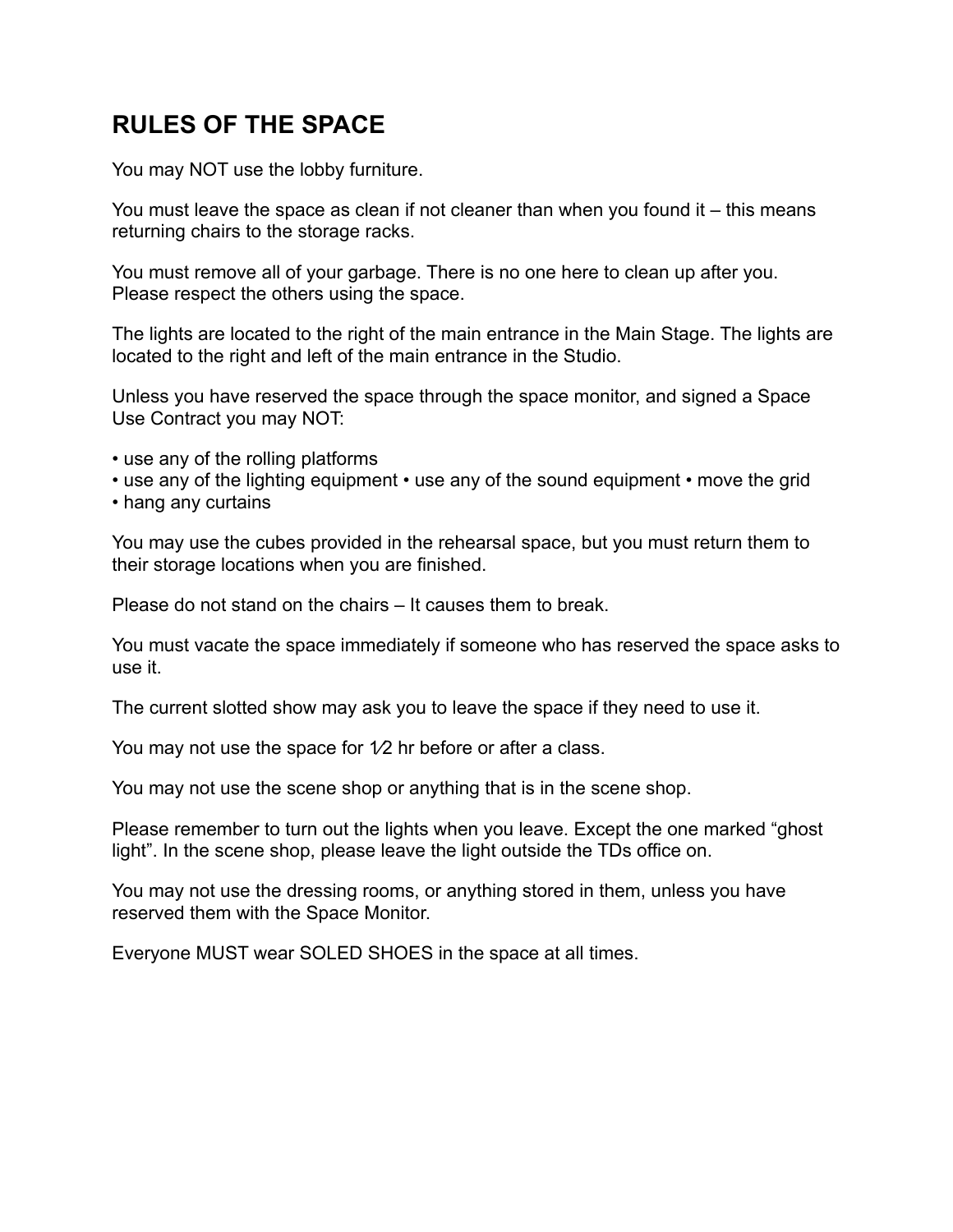### **Section 4: Signatures**

I, the undersigned, have read the Theatre Handbook with regards to Space Use as well as the information on this contract and understand the rules and regulations. I agree to adhere to these rules and to inform Theatre Board of any complications or abnormalities.

- A. I understand that I must make the space available for others each day in order to ensure space for Theatre faculty and classes.
- B. I understand that I cannot use equipment in the shop or lighting and sound equipment unless I speak with the Staff Technical Director.
- C. The space and other Theatre facilities will be locked after each time I use them and I will call the space-monitor at least 24-hours ahead of time to make sure the spaces I use are open when I need them to be.
- D. I will leave the space and equipment in the same condition or better condition than before I used them and I will strike and clean the space on the last day I have access to it.
- E. I agree to follow fire code laws and regulations that are within the *Hampshire College Theatre Handbook* and I will not break the capacity regulations.
- F. I understand that if I fail to follow these regulations my committee or advisor will be contacted and my space use can be taken away.

\_\_\_\_\_\_\_\_\_\_\_\_\_\_\_\_\_\_\_\_\_\_\_\_\_\_\_\_\_\_\_\_\_\_\_\_\_\_\_\_\_ \_\_/\_\_/\_\_ Contact Signer

I, the undersigned, have reviewed the contact's proposal and have found it suitable for EDH space use. I recommend that the application be approved.

\_\_\_\_\_\_\_\_\_\_\_\_\_\_\_\_\_\_\_\_\_\_\_\_\_\_\_\_\_\_\_\_\_\_\_\_\_\_\_\_\_ \_\_/\_\_/\_\_ Staff Technical Director

I, the undersigned, have spoken to the contact about this event, and reviewed with the contact the rules and regulations for EDH space use. I agree, on behalf of Theatre Board, to grant the contact the use of the spaces indicated above, as explained in the Hampshire College Theatre Handbook.

\_\_\_\_\_\_\_\_\_\_\_\_\_\_\_\_\_\_\_\_\_\_\_\_\_\_\_\_\_\_\_\_\_\_\_\_\_\_\_\_\_ \_\_/\_\_/\_\_ Theatre Board Space

Monitor Signature Date